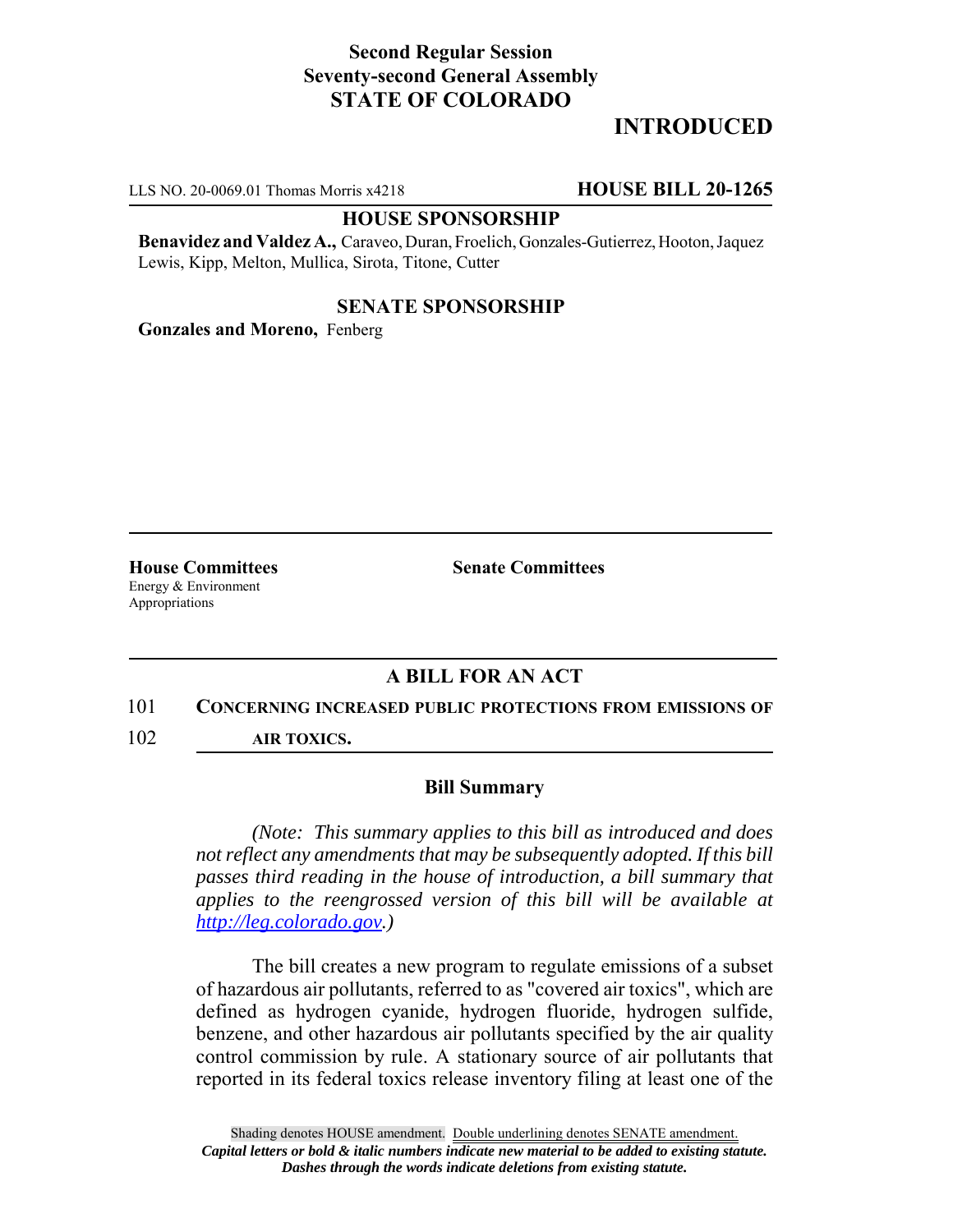following amounts of a covered air toxic in one year is defined as a "covered facility":

- ! For hydrogen cyanide, 10,000 pounds;
- ! For hydrogen fluoride, 10,000 pounds;
- ! For hydrogen sulfide, 5,000 pounds; and
	- For benzene, 1,000 pounds.

At least every 5 years beginning in 2026, the commission will review the best available science and adjust, as necessary to protect public health, the list of covered air toxics and their associated emission levels. The commission will:

- ! Regulate covered air toxics more strictly than is required by the federal clean air act;
- ! Require covered facilities to monitor their emissions of covered air toxics;
- ! Set health-based emission limits for covered air toxics if no such limit exists under state or federal law; and
- ! Establish a real-time community alert system for "incidents", which are unauthorized emissions of an air pollutant from a covered facility.

The division of administration in the department of public health and environment will:

- ! Consider and prevent adverse cumulative impacts from covered facilities' emissions of hazardous air pollutants when processing air pollution permits for covered facilities that are located in or near disproportionately impacted communities, as determined by the commission by rule;
- ! Approve a new or amended permit for a covered facility only if there is no net increase in the adverse cumulative impacts of hazardous air pollutant emissions above existing levels in each disproportionately impacted community affected by the emissions; and
- ! If existing emissions of hazardous air pollutants exceed the health-based emission limits or have unacceptable adverse cumulative impacts on any disproportionately impacted community, require a decrease or cessation in the applicable emissions over the shortest practicable time until the emissions comply with the health-based emission limits and no longer have unacceptable adverse cumulative impacts on any disproportionately impacted community.

Covered facilities will:

- ! Monitor their covered air toxics emissions and make the monitoring data widely available, including to the public; and
- ! Promptly disseminate information regarding an incident pursuant to the commission's real-time community alert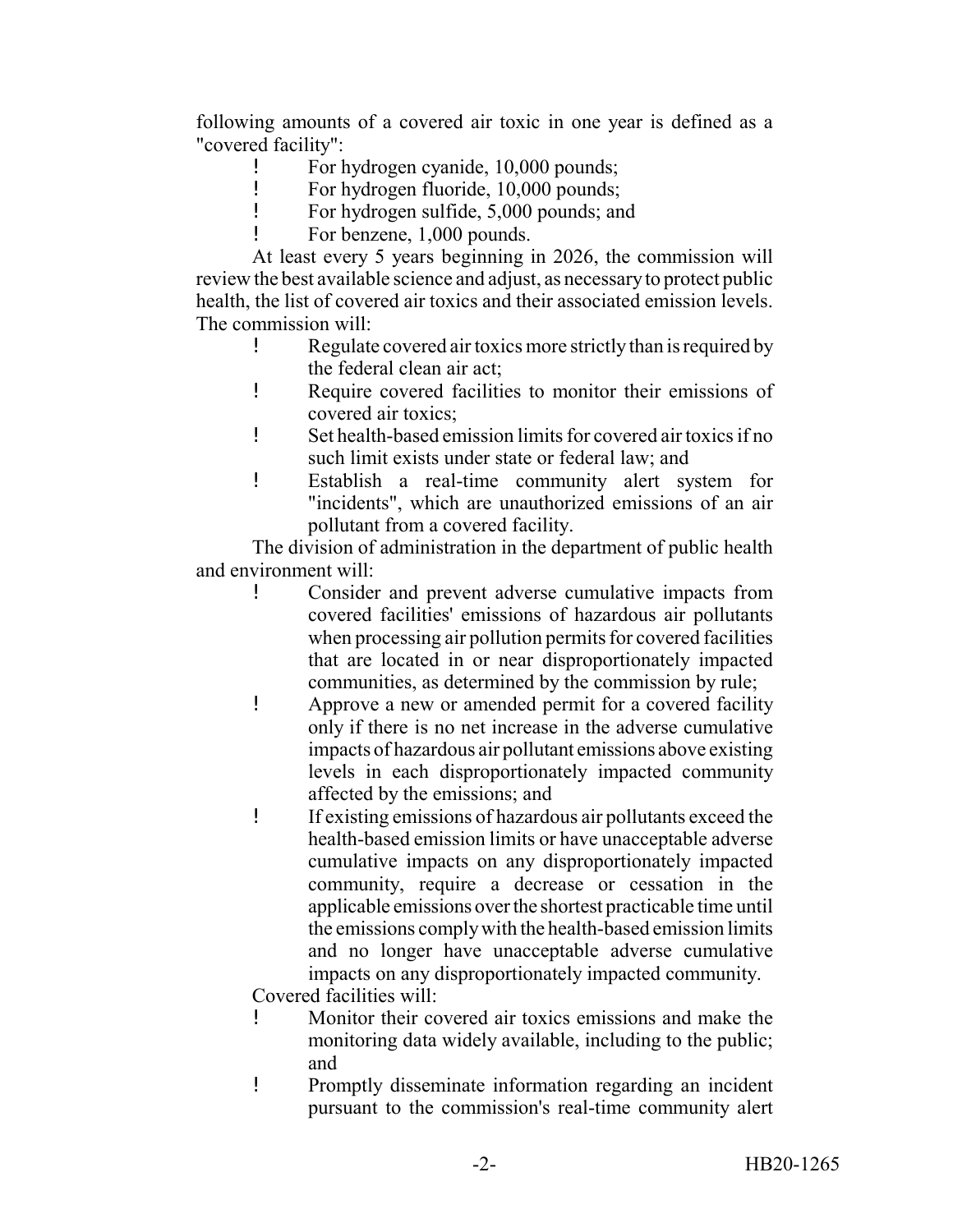system to the public, affected local governments and other community entities, and local emergency planning and response organizations.

The bill specifies violations for a covered facility that is covered by specified federal regulations based on the unauthorized emission of an air pollutant from a flare or pressure relief device and any uncontrolled atmospheric release of an air pollutant from an organic hazardous air pollutant pressure relief device. The commission will review its rules for these facilities and specifically consider adopting more stringent provisions, including:

- ! A requirement that leak detection and repair inspections occur at these facilities on, at a minimum, a semiannual basis or that an alternative approved instrument monitoring method is in place pursuant to existing rules; and
- ! Reductions in fugitive emissions from equipment leaks and wastewater at these facilities.
- 1 *Be it enacted by the General Assembly of the State of Colorado:*

2 **SECTION 1.** In Colorado Revised Statutes, 25-7-109.3, **amend**  $3 \quad (1)$  and  $(2)$  as follows:

 **25-7-109.3. Colorado hazardous air pollutant control and reduction program - rules.** (1) The commission shall promulgate 6 appropriate regulations RULES pertaining to hazardous air pollutants  $\frac{1}{x}$ 7 defined in section 25-7-103 (13) which THAT are consistent with this section OR SECTION 25-7-109.5 and the requirements of and emission standards promulgated pursuant to section 112 of the federal act, including any standard required to be imposed under section 112 (r) of the federal act. The commission shall monitor the progress and results of the risk studies performed under section 112 of the federal act to show that Colorado's hazardous air pollutant control and reduction program is consistent with the national strategy.

15 (2) (a) The commission may only promulgate regulations RULES 16 pertaining to: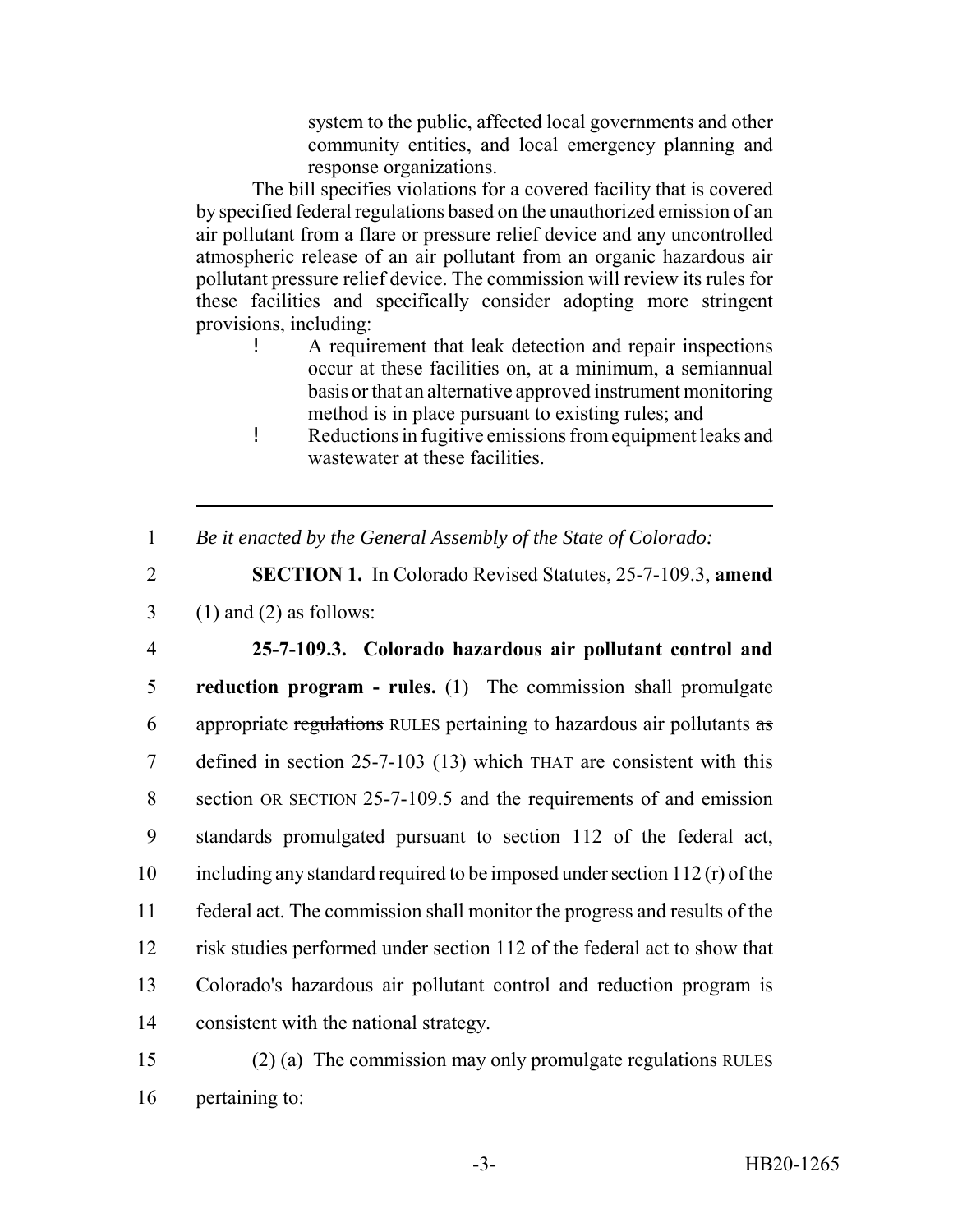- (I) Hazardous air pollutants as defined in section 25-7-103 (13) ONLY in accordance with this section; OR
- 

 (II) COVERED AIR TOXICS, AS THAT TERM IS DEFINED IN SECTION 25-7-109.5 (1)(a), IN ACCORDANCE WITH SECTION 25-7-109.5.

 (b) In order to minimize additional regulatory and compliance costs to the state's economy, any program created by the commission pursuant to this section shall MUST contain a provision which THAT 8 exempts those sources or categories of sources which THAT it determines to be of minor significance from the requirements of the program. 10 Consistent with the provisions of section 25-7-105.1, the commission shall authorize synthetic minor sources of hazardous air pollutants by the 12 issuance of construction permits or prohibitory rules or other regulations. 13 Such RULES. THE permits OR rules or regulations shall only MUST be ONLY as stringent as necessary to establish synthetic minor status. The commission shall expeditiously implement this subsection (2), OTHER 16 THAN SUBSECTION  $(2)(a)(II)$  OF THIS SECTION, to assure that all sources may be able to timely qualify as a synthetic minor source, thereby avoiding the costs of the operating permit program.

 **SECTION 2.** In Colorado Revised Statutes, **add** 25-7-109.5 as follows:

 **25-7-109.5. Air toxics - covered facilities - health-based emission limits - monitoring - cumulative impacts - public notice of incidents - refinery requirements - rules - definitions - repeal.** (1) **Definitions.** AS USED IN THIS SECTION, SUBJECT TO SUBSECTION (2) OF THIS SECTION:

- 
- (a) "COVERED AIR TOXIC" MEANS:

(I) HYDROGEN CYANIDE, HYDROGEN FLUORIDE, HYDROGEN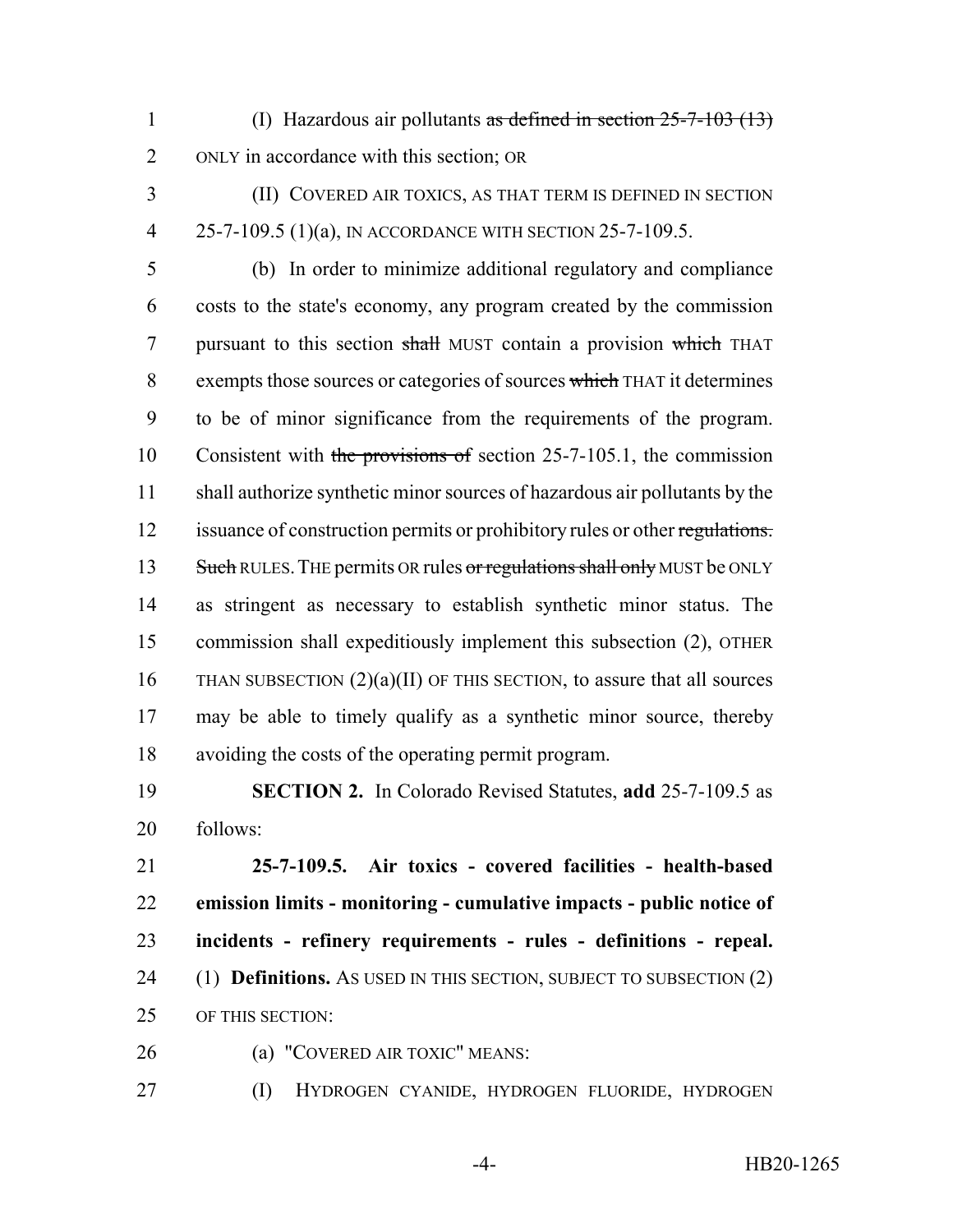SULFIDE, AND BENZENE; AND

**(II)** ANY OTHER HAZARDOUS AIR POLLUTANT THAT THE COMMISSION LISTS, BY RULE, PURSUANT TO SUBSECTION (2) OF THIS SECTION.

 (b) "COVERED FACILITY" MEANS A STATIONARY SOURCE THAT REPORTED AT LEAST ONE OF THE FOLLOWING AMOUNTS OF A COVERED AIR TOXIC IN ITS FEDERAL TOXICS RELEASE INVENTORY FILING PURSUANT TO 42 U.S.C. SEC. 11023:

**(I) FOR HYDROGEN CYANIDE, TEN THOUSAND POUNDS;** 

(II) FOR HYDROGEN FLUORIDE, TEN THOUSAND POUNDS;

(III) FOR HYDROGEN SULFIDE, FIVE THOUSAND POUNDS;

(IV) FOR BENZENE, ONE THOUSAND POUNDS; AND

(V) FOR AN AIR TOXIC LISTED BY RULE PURSUANT TO SUBSECTION

(2) OF THIS SECTION, THE AMOUNT SPECIFIED BY THE RULE.

(c) "CUMULATIVE IMPACTS" MEANS THE EFFECTS OF:

 (I) ALL HAZARDOUS AIR POLLUTANT EMISSIONS CONSIDERED CUMULATIVELY, NOT JUST INDIVIDUALLY; AND

 (II) ALL EXISTING AND REASONABLY FORESEEABLE FUTURE SOURCES OF HAZARDOUS AIR POLLUTANT EMISSIONS WITHIN THE RELEVANT AREA.

21 (d) "DISPROPORTIONATELY IMPACTED COMMUNITY" MEANS A COMMUNITY DESCRIBED IN SECTION 25-7-105 (1)(e)(III).

 (e) "FENCELINE MONITORING" MEANS EQUIPMENT THAT MEASURES AND RECORDS AIR POLLUTANT CONCENTRATIONS AT OR ADJACENT TO A COVERED FACILITY AND THAT MAY BE USEFUL FOR DETECTING OR ESTIMATING THE QUANTITY OF FUGITIVE EMISSIONS, GAS LEAKS, AND OTHER AIR EMISSIONS FROM THE COVERED FACILITY.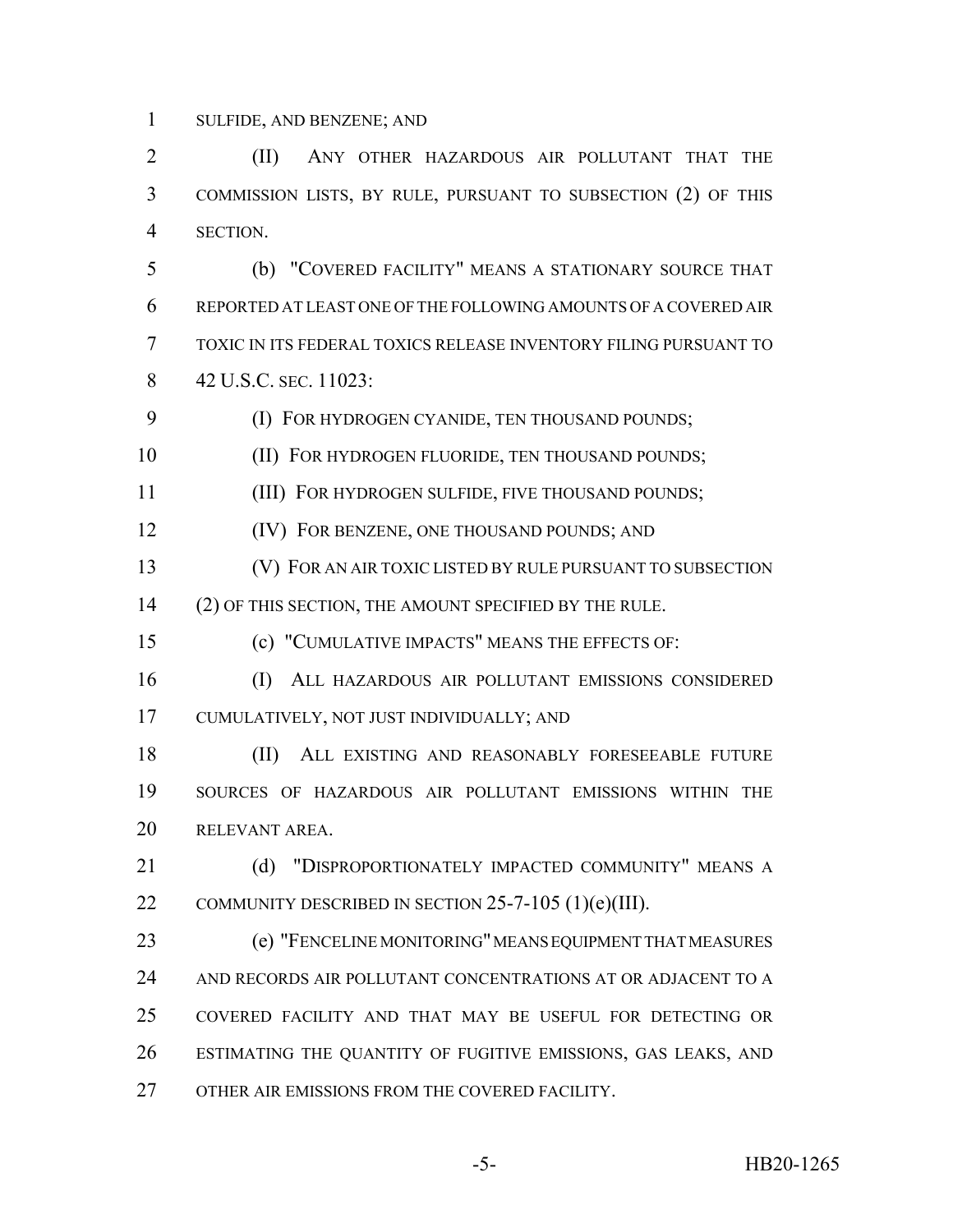(f) "INCIDENT" MEANS THE EMISSION BY A COVERED FACILITY OF AN AIR POLLUTANT AT A RATE OR QUANTITY THAT EXCEEDS ALLOWABLE EMISSIONS AS A RESULT OF ANTICIPATED OR UNANTICIPATED CIRCUMSTANCES, INCLUDING A MALFUNCTION, START-UP, SHUTDOWN, UPSET, OR EMERGENCY.

 (g) "NEAR-SOURCE MONITORING" MEANS MONITORING EQUIPMENT WITHIN THE PERIMETER OF A COVERED FACILITY THAT MEASURES AND RECORDS AIR POLLUTANT CONCENTRATIONS WITHIN THE PERIMETER OF A COVERED FACILITY AND THAT MAY BE USEFUL FOR DETECTING OR ESTIMATING THE QUANTITY OF FUGITIVE EMISSIONS, GAS LEAKS, AND 11 OTHER AIR EMISSIONS FROM THE COVERED FACILITY.

 (2) **Review of covered air toxics and emission thresholds for covered facilities.** (a) IN ORDER TO BETTER PROTECT PUBLIC HEALTH, THE COMMISSION SHALL:

 (I) AT LEAST EVERY FIVE YEARS BEGINNING IN 2026, OR MORE FREQUENTLY IF IT DEEMS IT APPROPRIATE TO DO SO, INCLUDING PURSUANT TO A REQUEST BY ANY INTERESTED PERSON, REVIEW THE BEST AVAILABLE 18 SCIENCE, THE LIST OF COVERED AIR TOXICS, AND THE EMISSION THRESHOLDS FOR COVERED FACILITIES TO DETERMINE WHETHER ADDITIONAL HAZARDOUS AIR POLLUTANTS SHOULD BE LISTED AS COVERED AIR TOXICS, THE APPROPRIATE EMISSION THRESHOLD FOR COVERED FACILITIES REGARDING EACH ADDITIONAL COVERED AIR TOXIC, AND WHETHER ANY EMISSION THRESHOLD FOR EXISTING COVERED FACILITIES SHOULD BE LOWERED; AND

 (II) BASED ON ITS REVIEW, ADJUST THE LISTS OF COVERED AIR TOXICS AND COVERED FACILITIES AND THE EMISSION THRESHOLDS FOR COVERED FACILITIES BY RULE.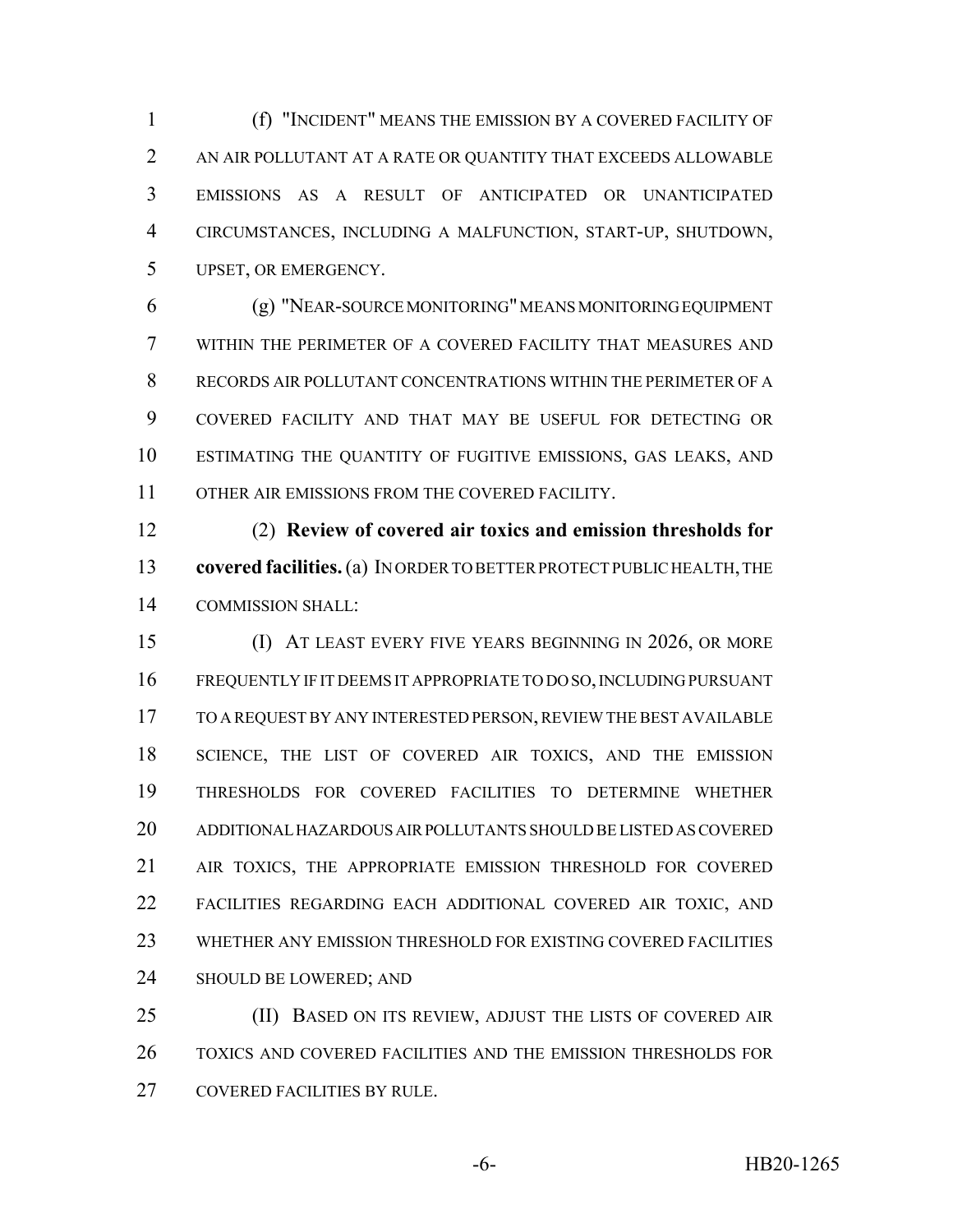(b) IN CONDUCTING A REVIEW PURSUANT TO THIS SUBSECTION (2), THE COMMISSION SHALL PROVIDE PUBLIC NOTICE AND AN OPPORTUNITY TO COMMENT ON THE COMMISSION'S PROPOSED ADDITIONS AND ADJUSTMENTS TO THE LISTS OF COVERED AIR TOXICS AND COVERED FACILITIES AND THE EMISSION THRESHOLDS FOR COVERED FACILITIES.

 (3) **Health-based emission limits.** (a) THE COMMISSION SHALL: (I) REGULATE COVERED AIR TOXICS MORE STRINGENTLY THAN THE FEDERAL ACT;

 (II) REQUIRE FENCELINE MONITORING AND NEAR-SOURCE MONITORING OF COVERED AIR TOXICS BY COVERED FACILITIES PURSUANT TO RULES PROMULGATED UNDER SUBSECTION (4)(h) OF THIS SECTION.

 (b) (I) (A) IF THERE IS NO EXISTING HEALTH-BASED EMISSION LIMIT 13 AT THE STATE OR FEDERAL LEVEL FOR A COVERED AIR TOXIC, THE COMMISSION SHALL SET, BY RULE, A HEALTH-BASED EMISSION LIMIT FOR EACH COVERED AIR TOXIC.ONCE ESTABLISHED BY RULE, THE COMMISSION SHALL REEVALUATE EACH HEALTH-BASED EMISSION LIMIT EVERY FIVE 17 YEARS BEGINNING IN 2026 AND REVISE THE LIMITS TO ENSURE THAT THEY PROTECT PUBLIC HEALTH.

 (B) BY JANUARY 1, 2021, THE COMMISSION SHALL SUBMIT A REPORT TO THE GENERAL ASSEMBLY REGARDING THE ESTIMATED RESOURCES NEEDED TO PROMULGATE THE RULES ESTABLISHING 22 HEALTH-BASED EMISSION LIMITS PURSUANT TO THIS SUBSECTION (3). THIS 23 SUBSECTION (3)(b)(I)(B) IS REPEALED, EFFECTIVE SEPTEMBER 1, 2022.

24 (II) THE COMMISSION SHALL NOT:

 (A) REVISE A HEALTH-BASED EMISSION LIMIT THAT HAS BEEN INCORPORATED INTO A COVERED FACILITY'S PERMIT UNLESS THE REVISION 27 IS MORE PROTECTIVE OF PUBLIC HEALTH THAN THE PREVIOUS LIMIT; OR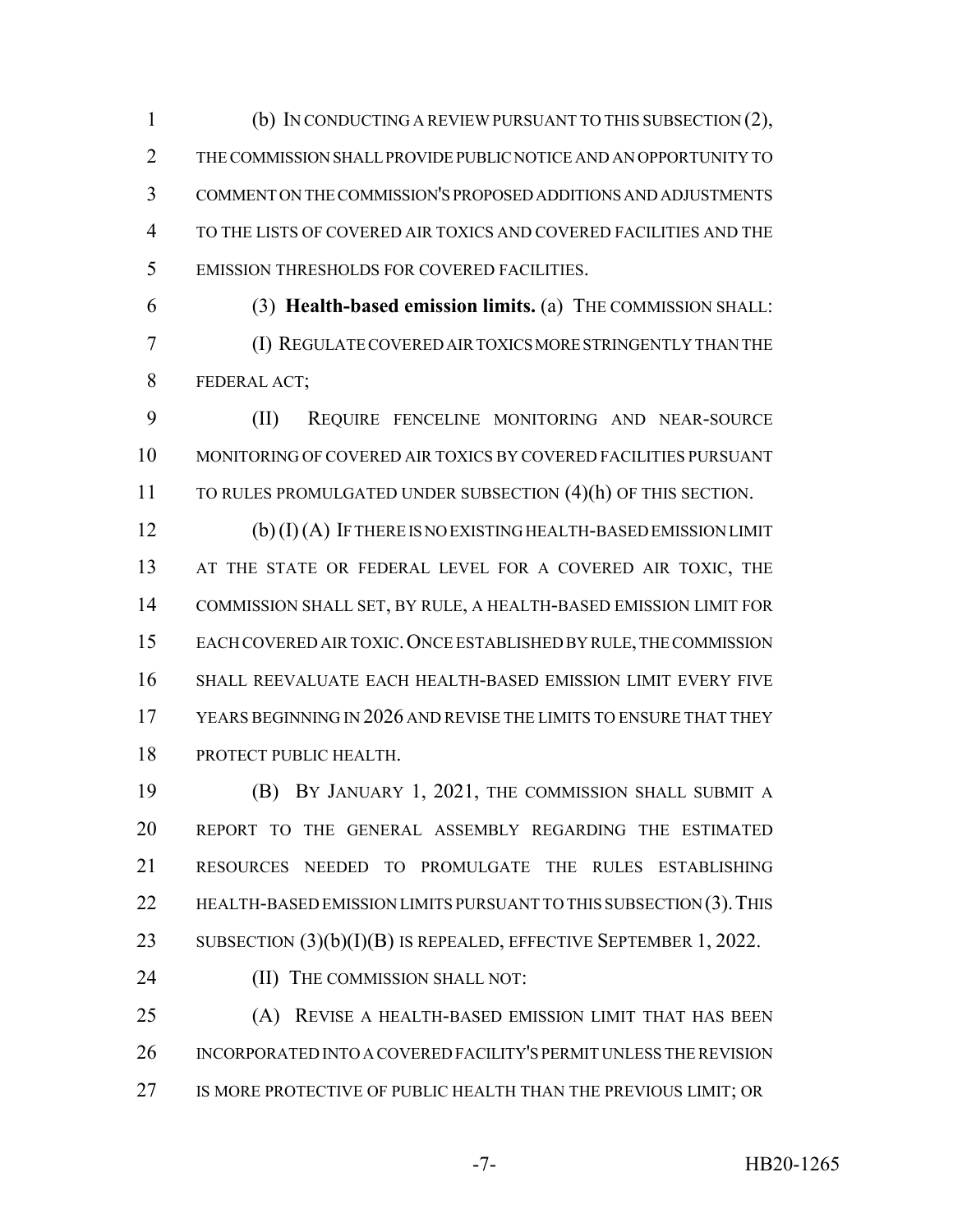(B) SOLELY CONSIDER COST OR TECHNICAL FEASIBILITY IN SETTING A LIMIT.

 (III) THE DIVISION SHALL REVISE A COVERED FACILITY'S PERMIT TO INCLUDE THE MOST UP-TO-DATE HEALTH-BASED STANDARDS FOR COVERED AIR TOXICS.THE REVISED STANDARDS MUST BE THOSE THAT ARE THE MOST PROTECTIVE OF PUBLIC HEALTH, INCLUDING FOR BOTH SHORT-TERM AND LONG-TERM RELEASES.

(IV) THE HEALTH-BASED EMISSION LIMITS MUST:

(A) CONTAIN A NUMERICAL LIMIT;

 (B) REQUIRE THE MAXIMUM DEGREE OF REDUCTION IN EMISSIONS; (C) PROVIDE AN AMPLE MARGIN OF SAFETY TO PROTECT PUBLIC HEALTH, CONSIDERING EFFECTS TO VULNERABLE SUBPOPULATIONS, INCLUDING FETAL AND CHILDREN'S HEALTH OVER AN EXTENDED PERIOD OF CONTINUOUS EXPOSURE, AND, FOR ANY UNCERTAIN OR UNKNOWN RISKS, ERR ON THE SIDE OF PROTECTING HUMAN HEALTH;

 (D) CONSIDER CUMULATIVE EFFECTS FROM MULTIPLE POLLUTANTS, SOURCES OF POLLUTION, AND PATHWAYS OF EXPOSURE, 18 BASED ON THE BEST AVAILABLE SCIENCE;

 (E) CONSIDER EXPOSURE DATA OF NEARBY POPULATIONS AND EMPLOYEES AT COVERED FACILITIES ACCORDING TO AVAILABLE FENCELINE MONITORING AND NEAR-SOURCE MONITORING DATA;

 (F) INCLUDE CONSIDERATION OF BOTH CANCER AND NONCANCER HEALTH RISKS, WITH AN ACCEPTABLE CANCER RISK NOT TO EXCEED ONE EXTRA CANCER CASE PER EVERY ONE HUNDRED THOUSAND PEOPLE; AND **(G) CONSIDER THE EFFECTS OF THE EMISSIONS OF COVERED AIR**  TOXICS ON DISPROPORTIONATELY IMPACTED COMMUNITIES AND EMPLOYEES AT COVERED FACILITIES.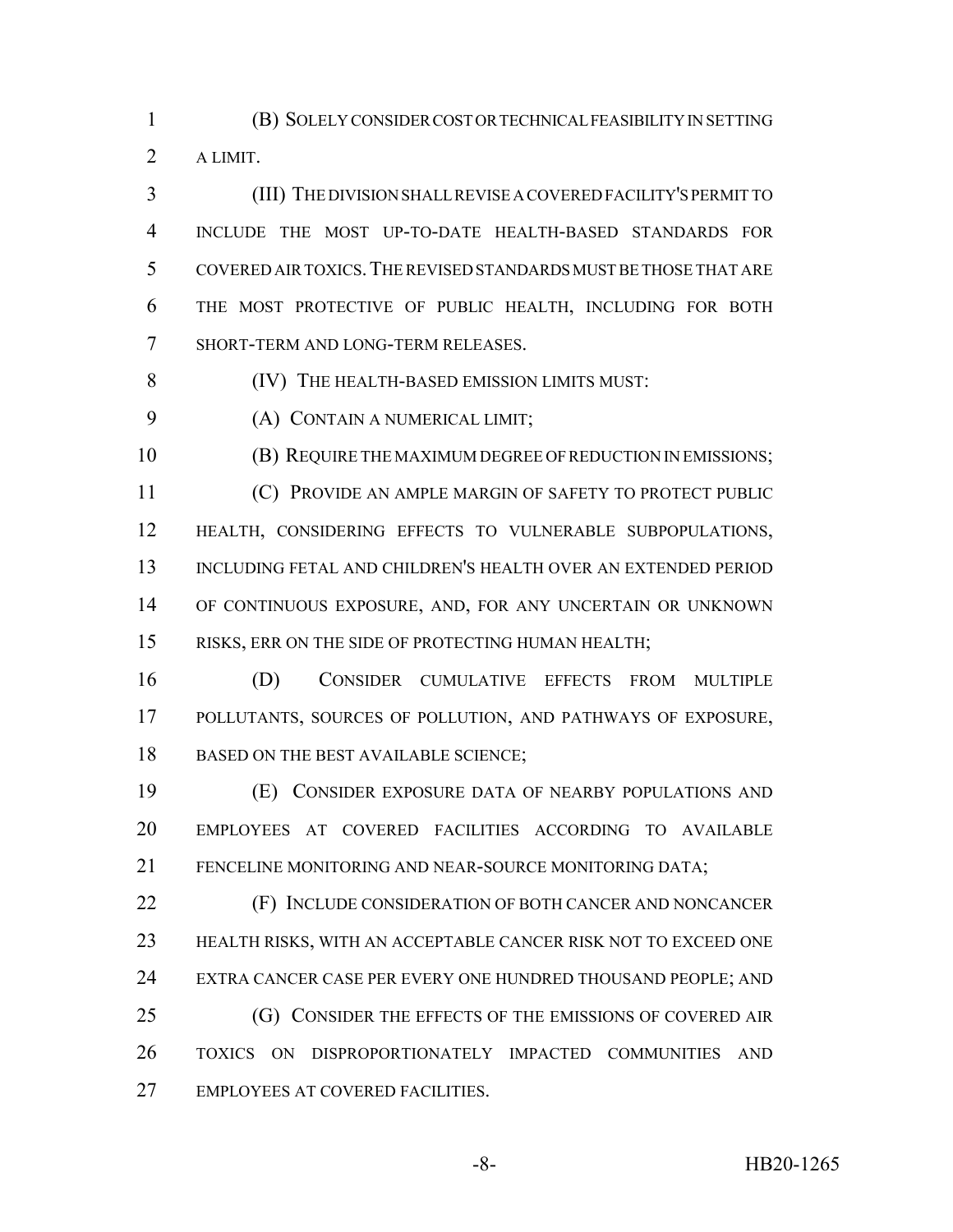(V) THE COMMISSION SHALL MAKE ALL RESEARCH, STUDIES, AND OTHER UNDERLYING SUPPORT FOR THE HEALTH-BASED EMISSION LIMITS READILY AVAILABLE TO THE PUBLIC.

 (VI) THE HEALTH-BASED EMISSION LIMITS MAY INCLUDE A SET, BUT PROMPT, PHASE-IN PERIOD FOR COVERED FACILITIES' COMPLIANCE.

 (4) **Monitoring.** (a) EACH COVERED FACILITY SHALL, BY MAY 1, 2021, SUBMIT A FENCELINE MONITORING AND NEAR-SOURCE MONITORING PLAN TO THE DIVISION. A PLAN MUST IDENTIFY:

 (I) THE EQUIPMENT TO BE USED TO CONTINUOUSLY MONITOR, RECORD, AND REPORT EMISSION DATA FOR EACH COVERED AIR TOXIC IN REAL TIME, AT OR NEAR THE COVERED FACILITY BOUNDARY, INCLUDING EQUIPMENT TO CONTINUOUSLY RECORD WIND SPEED AND WIND DIRECTION DATA;

(II) SITING AND EQUIPMENT SPECIFICATIONS;

 (III) PROCEDURES FOR AIR MONITORING EQUIPMENT MAINTENANCE AND FAILURES, MAINTENANCE PLANS AND SCHEDULES, TEMPORARY BACK-UP MEASURES TO IMPLEMENT DURING EQUIPMENT FAILURES, DATA MANAGEMENT, QUALITY ASSURANCE, AND QUALITY CONTROL;

 (IV) METHODS FOR DISSEMINATING MONITORING DATA TO THE PUBLIC, LOCAL GOVERNMENTS, AREA SCHOOLS, AND THE DIVISION IN REAL TIME; AND

 (V) OTHER AIR POLLUTANTS THAT THE MONITORS ARE CAPABLE OF MEASURING.

 (b) WITHIN TWO YEARS AFTER INITIATION OF THE MONITORING PLAN, ALL DATA DISSEMINATION MUST BE IN THE TWO MOST PREVALENT LANGUAGES SPOKEN IN THE AFFECTED COMMUNITY, AS IDENTIFIED IN THE LATEST AMERICAN COMMUNITY SURVEY PUBLISHED BY THE FEDERAL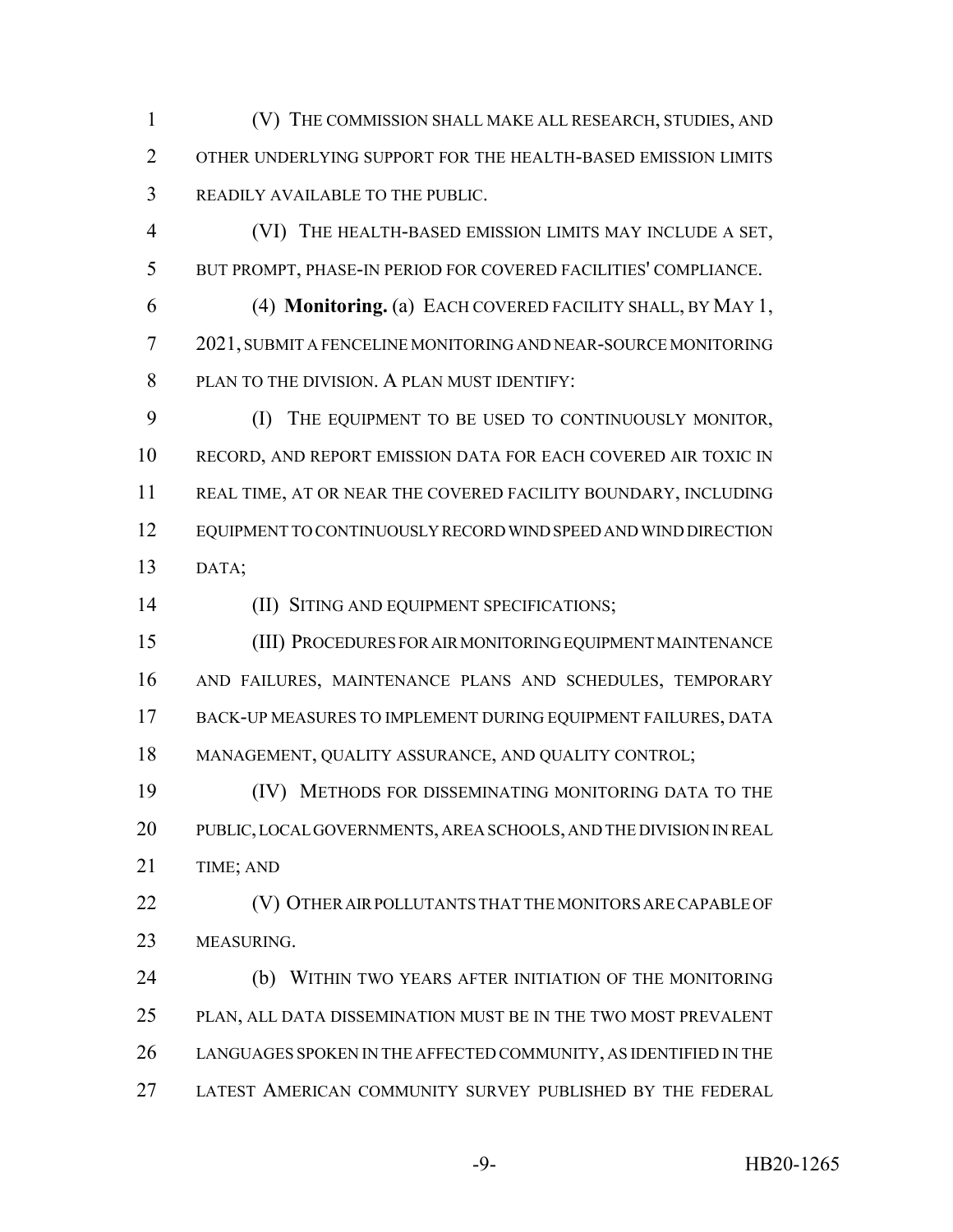CENSUS BUREAU, AND MUST BE AVAILABLE ONLINE ON THE DIVISION'S WEBSITE.

 (c) THE REPORTING OF MONITORING DATA MUST INCLUDE OTHER AIR POLLUTANTS MEASURED BY THE MONITORS, EVEN IF THOSE AIR POLLUTANTS ARE NOT A COVERED AIR TOXIC.

 (d) COVERED FACILITIES SHALL SUBMIT DRAFT MONITORING PLANS TO THE DIVISION IN THE TWO MOST PREVALENT LANGUAGES SPOKEN IN THE AFFECTED COMMUNITY, AS IDENTIFIED IN THE LATEST AMERICAN COMMUNITY SURVEY PUBLISHED BY THE FEDERAL CENSUS BUREAU. THE DIVISION SHALL POST DRAFT PLANS ON THE DIVISION'S WEBSITE PROMPTLY UPON SUBMISSION.

 (e) (I) ALL DRAFT MONITORING PLANS, INCLUDING PLANS THAT ARE RESUBMITTED PURSUANT TO SUBSECTION (4)(g) OF THIS SECTION, ARE SUBJECT TO AT LEAST NINETY DAYS OF PUBLIC COMMENT.

 (II) THE DIVISION SHALL HOLD AT LEAST TWO PUBLIC HEARINGS REGARDING A DRAFT MONITORING PLAN AT A LOCATION NEAR THE COVERED FACILITY. INTERPRETATION SERVICES AS NECESSARY FOR THE TWO MOST PREVALENT LANGUAGES SPOKEN IN THE AFFECTED COMMUNITY, AS IDENTIFIED IN THE LATEST AMERICAN COMMUNITY SURVEY PUBLISHED BY THE FEDERAL CENSUS BUREAU, MUST BE PROVIDED AT THE HEARINGS, ONE OF WHICH MUST BE HELD DURING THE EVENING AND ONE OF WHICH MUST BE HELD DURING A WEEKEND.

23 (III) THE DIVISION AND THE COVERED FACILITY SHALL CONSULT WITH AFFECTED LOCAL GOVERNMENTS ABOUT EACH VERSION OF A DRAFT MONITORING PLAN SUBMITTED TO THE DIVISION FOR APPROVAL DURING THE COMMENT PERIOD.

27 (IV) THE DIVISION SHALL RESPOND, IN WRITING, TO ALL WRITTEN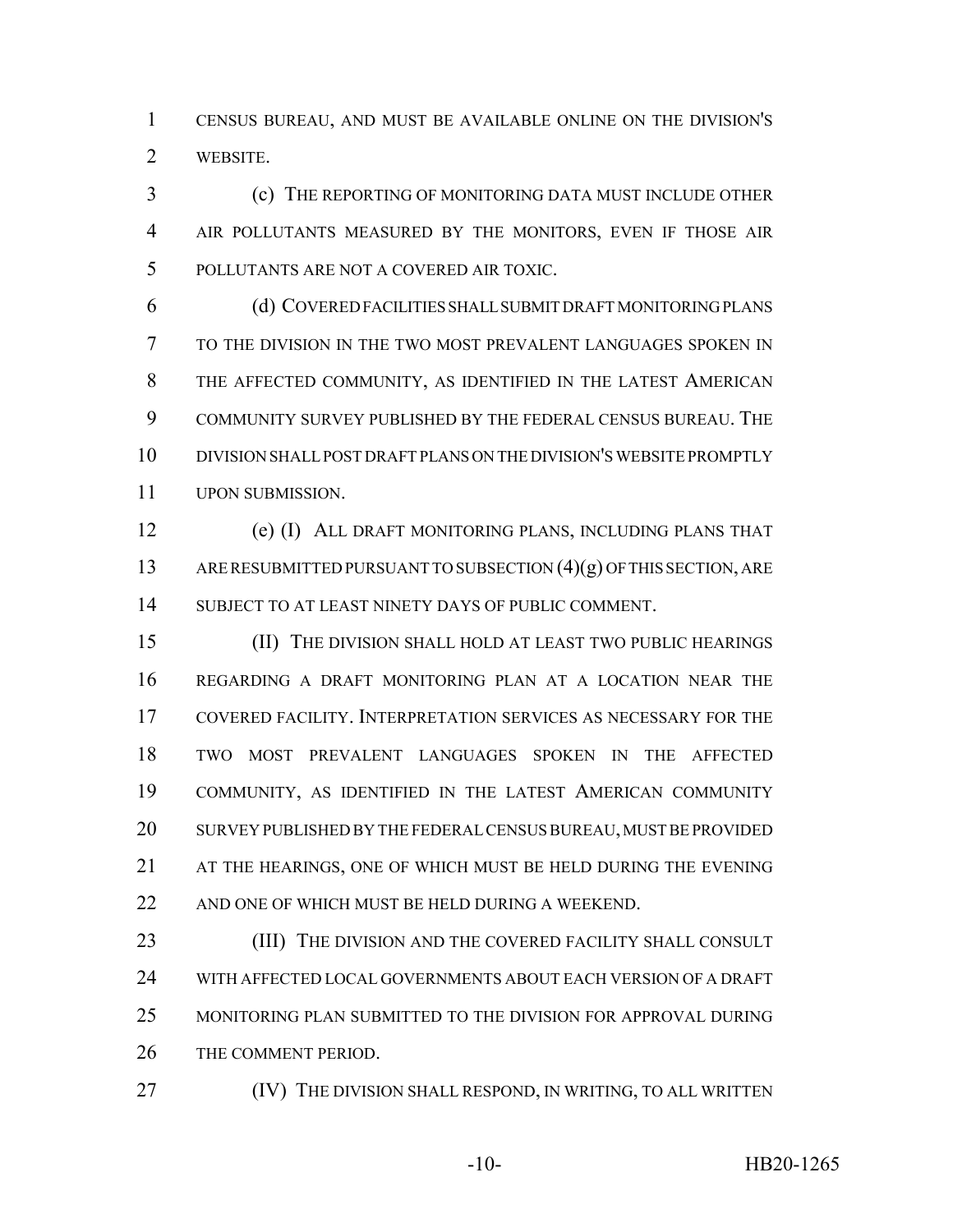AND ORAL PUBLIC COMMENTS RECEIVED BEFORE APPROVING A MONITORING PLAN.

 (V) ALL MONITORING PLANS APPROVED BY THE DIVISION MUST BE AVAILABLE IN THE TWO MOST PREVALENT LANGUAGES SPOKEN IN THE AFFECTED COMMUNITY, AS IDENTIFIED IN THE LATEST AMERICAN COMMUNITY SURVEY PUBLISHED BY THE FEDERAL CENSUS BUREAU, AND MUST BE POSTED ON THE DIVISION'S WEBSITE PROMPTLY UPON APPROVAL. THE DIVISION SHALL MAKE A HARD COPY OF THE APPROVED PLAN PUBLICLY AVAILABLE AT THE DIVISION.A COVERED FACILITY SHALL MAKE HARD COPIES OF THE APPROVED PLAN PUBLICLY AVAILABLE AT LIBRARIES 11 IN THE AFFECTED COMMUNITIES, AS DETERMINED BY THE COMMISSION BY RULE.

 (f) A COVERED FACILITY SHALL PAY A PROCESSING FEE 14 CALCULATED PURSUANT TO SECTION 25-7-114.7 (2)(a)(III) TO COVER THE DIVISION'S INDIRECT AND DIRECT COSTS OF REVIEWING AND APPROVING THE PLAN.

 (g) A COVERED FACILITY SHALL UPDATE AND RESUBMIT FOR DIVISION APPROVAL ITS MONITORING PLAN EVERY FIVE YEARS; EXCEPT THAT THE DIVISION MAY REQUIRE AN UPDATED PLAN BEFORE THE 20 EXPIRATION OF FIVE YEARS BASED ON:

**IDUOR IN THE UP AT SOUND EXERCISE ON THAT THERE HAS BEEN A**  SUBSTANTIAL CHANGE IN THE COVERED FACILITY'S OPERATIONS OR EMISSIONS; OR

**(II) A WRITTEN REQUEST SUBMITTED BY A MEMBER OF THE PUBLIC** THAT THE DIVISION DETERMINES JUSTIFIES AN UPDATED PLAN.

 (h) THE COMMISSION SHALL PROMULGATE RULES REQUIRING FENCELINE MONITORING AND NEAR-SOURCE MONITORING BY JANUARY 1,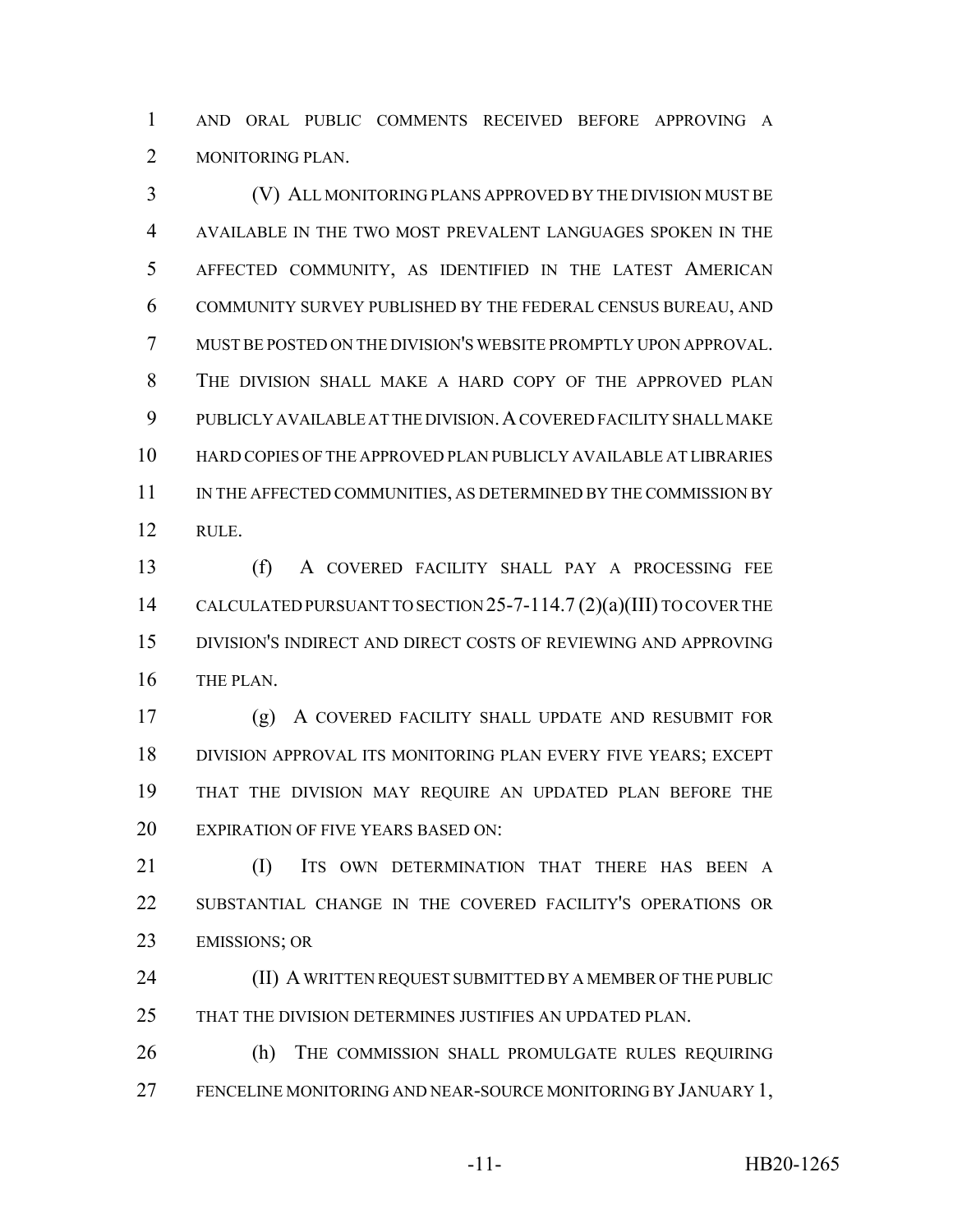1 2021. THE DIVISION MUST APPROVE MONITORING PLANS BY NOVEMBER 1, 2 2021. COVERED FACILITIES SHALL BEGIN TO COLLECT MONITORING DATA BY JANUARY 1, 2022.

 (5) **Cumulative impacts.** WHEN APPLYING FOR OR PROCESSING AIR POLLUTION PERMITS FOR COVERED FACILITIES THAT ARE LOCATED IN OR NEAR DISPROPORTIONATELY IMPACTED COMMUNITIES, AS DETERMINED BY THE COMMISSION BY RULE:

8 (a) THE DIVISION SHALL CONSIDER AND PREVENT ADVERSE CUMULATIVE IMPACTS OF COVERED FACILITIES' EMISSIONS OF HAZARDOUS AIR POLLUTANTS;

 (b) A COVERED FACILITY SHALL CONDUCT A CUMULATIVE IMPACTS ANALYSIS AND SUBMIT THE ANALYSIS AS PART OF ITS AIR POLLUTION PERMIT APPLICATION;

 (c) THE DIVISION MAY APPROVE A NEW OR AMENDED PERMIT FOR A COVERED FACILITY ONLY IF THERE IS NO NET INCREASE IN THE ADVERSE CUMULATIVE IMPACTS OF HAZARDOUS AIR POLLUTANT EMISSIONS ABOVE LEVELS EXISTING AT THE TIME OF APPLICATION IN EACH DISPROPORTIONATELY IMPACTED COMMUNITY AFFECTED BY THE EMISSIONS; AND

20 (d) (I) IF THE DIVISION DETERMINES THAT EXISTING EMISSIONS OF HAZARDOUS AIR POLLUTANTS EXCEED THE HEALTH-BASED EMISSION 22 LIMITS ESTABLISHED PURSUANT TO SUBSECTION (3) OF THIS SECTION OR, PURSUANT TO STANDARDS DETERMINED BY THE COMMISSION BY RULE, HAVE UNACCEPTABLE ADVERSE CUMULATIVE IMPACTS ON ANY DISPROPORTIONATELY IMPACTED COMMUNITY, THE DIVISION:

 (A) SHALL, PURSUANT TO RULES PROMULGATED BY THE COMMISSION, REQUIRE A DECREASE OR CESSATION IN THE APPLICABLE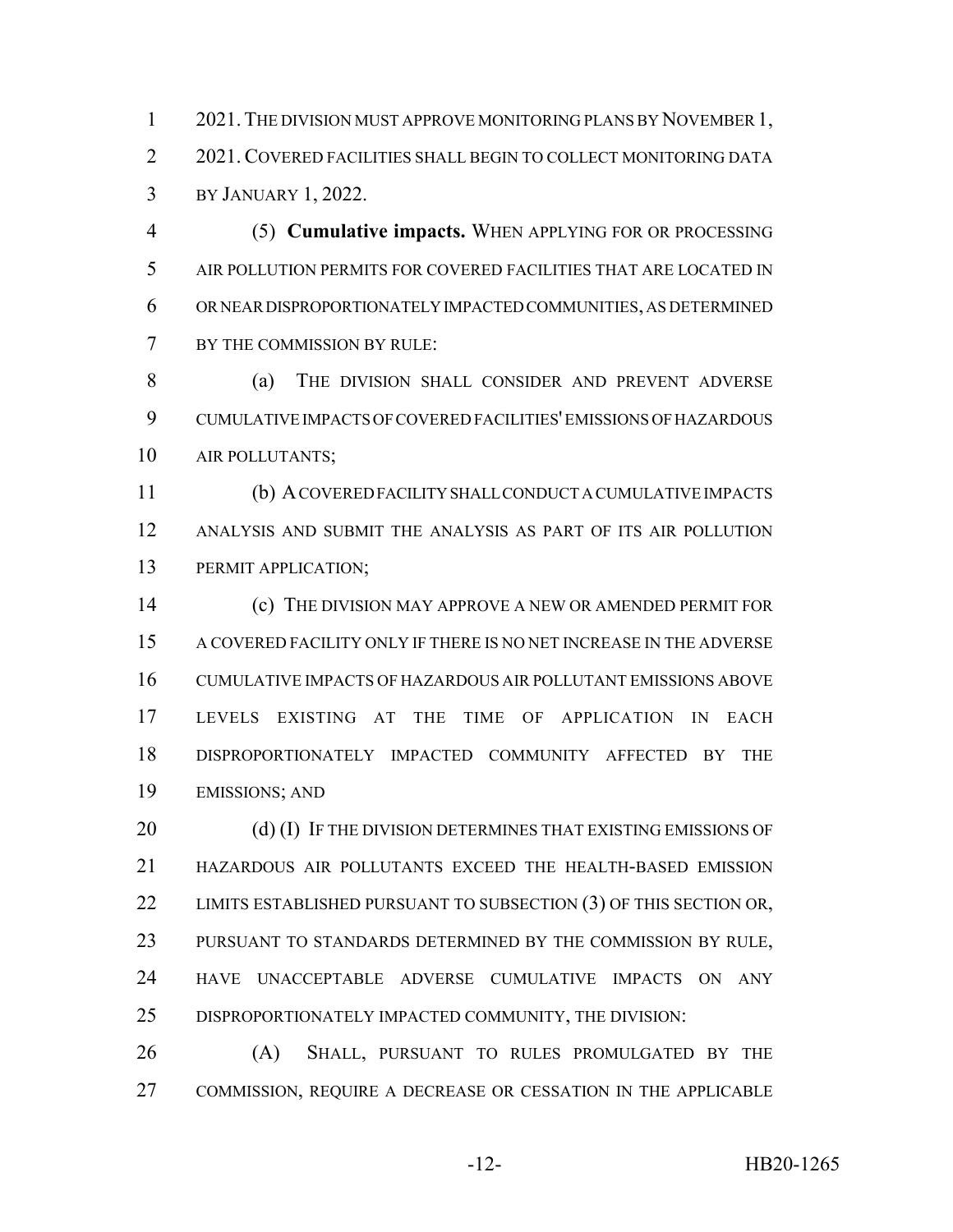EMISSIONS FROM THE PARTICULAR EMISSION UNIT IN THE COVERED FACILITY OVER THE SHORTEST PRACTICABLE TIME, IN NO EVENT TO EXCEED NINETY DAYS, UNTIL THE EMISSIONS COMPLY WITH THE HEALTH-BASED EMISSION LIMITS AND NO LONGER HAVE UNACCEPTABLE ADVERSE CUMULATIVE IMPACTS ON ANY DISPROPORTIONATELY IMPACTED COMMUNITY; AND

 (B) MAY PROCEED PURSUANT TO SECTION 25-7-112 OR 25-7-113. (II) THE COMMISSION MAY MODEL ITS EMISSION REDUCTION RULES 9 PROMULGATED PURSUANT TO SUBSECTION  $(5)(d)(I)$  OF THIS SECTION ON THE REGIONAL HAZE REQUIREMENTS OF THE FEDERAL ACT, 42U.S.C. SEC. 7491, AS AMENDED, AND IMPLEMENTING REGULATIONS, 40 CFR 51.308 (d)(1) AND (f)(2) AND SHALL CONSIDER THE FOLLOWING:

 (A) REQUIRING THAT A BASELINE EMISSIONS INVENTORY BE DEVELOPED FOR EACH DISPROPORTIONATELY IMPACTED COMMUNITY;

 (B) ESTABLISHING A HEALTH-BASED CUMULATIVE AIR POLLUTION TARGET AND AN EXPEDITIOUS DEADLINE FOR ATTAINING THAT TARGET FOR EACH DISPROPORTIONATELY IMPACTED COMMUNITY THAT ARE BASED ON THE BEST AVAILABLE SCIENCE WITH AN ADEQUATE MARGIN OF SAFETY TO PROTECT VULNERABLE SUBPOPULATIONS AND AFTER CONSULTATION WITH COMMUNITY MEMBERS;

 (C) CREATING A MONITORING PLAN FOR EACH DISPROPORTIONATELY IMPACTED COMMUNITY, SUBJECT TO PUBLIC COMMENT AND HEARING, AND MONITORING PROGRESS TOWARD 24 ATTAINING HEALTH-BASED CUMULATIVE AIR POLLUTION TARGETS;

 (D) REQUIRING THAT THE HEALTH-BASED CUMULATIVE AIR POLLUTION TARGET, RELATED DEADLINE, AND IMPLEMENTATION AND MONITORING PLANS FOR EACH DISPROPORTIONATELY IMPACTED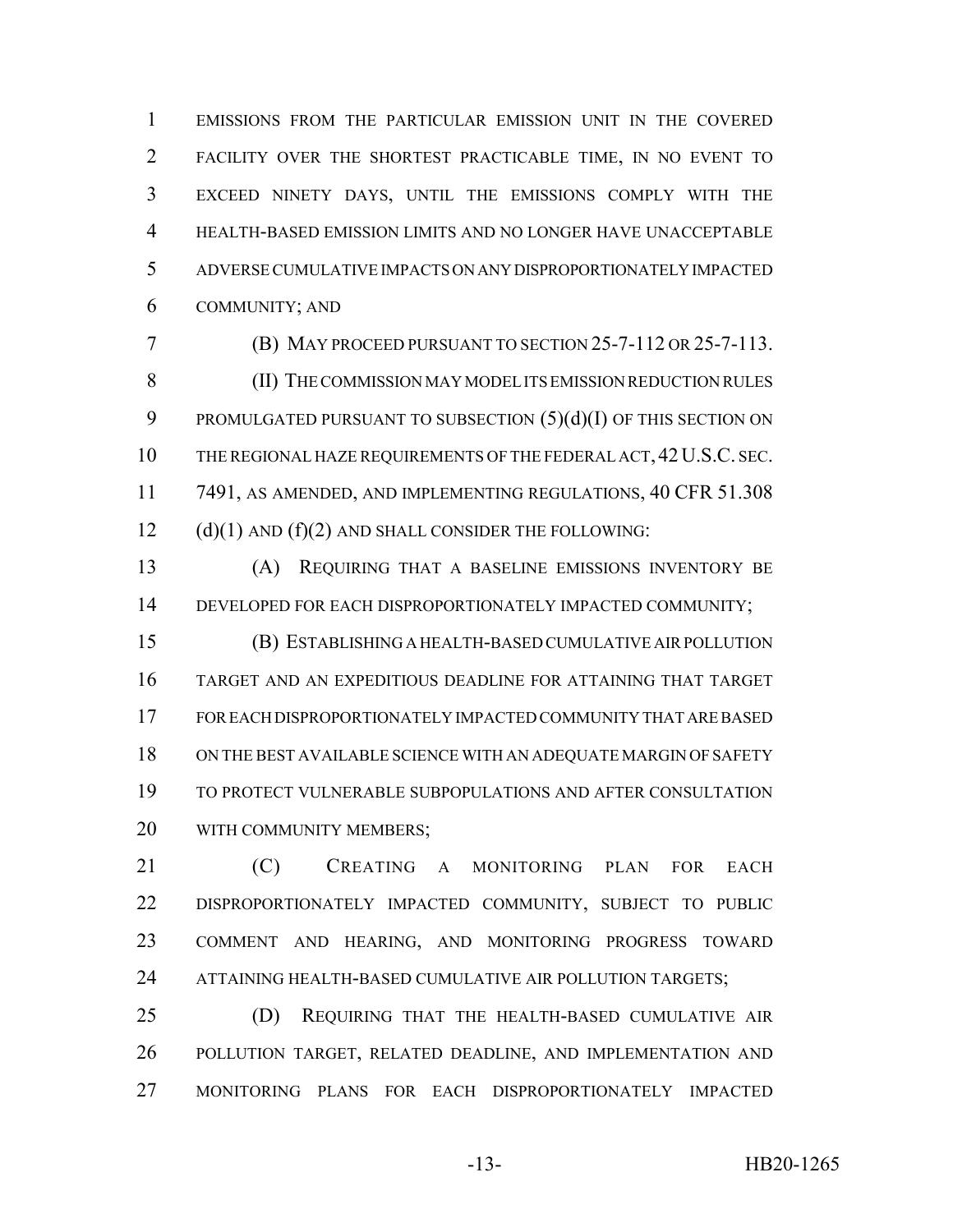COMMUNITY BE PERIODICALLY REVIEWED AND REVISED BASED ON THE BEST AVAILABLE SCIENCE AT LEAST EVERY FIVE YEARS WITH AN OPPORTUNITY FOR PUBLIC COMMENT AND HEARING; AND

 (E) REQUIRING THAT ALL BASELINE INVENTORIES, HEALTH-BASED CUMULATIVE AIR POLLUTION TARGETS, IMPLEMENTATION AND MONITORING PLANS, AND MONITORING DATA BE AVAILABLE TO THE PUBLIC ON THE DIVISION'S WEBSITE AND AT THE DIVISION'S HEADQUARTERS.

 (6) **Public notice of incidents.** (a) THE COMMISSION SHALL, BY RULE, ESTABLISH A REAL-TIME COMMUNITY ALERT SYSTEM FOR 10 INCIDENTS. THE RULES MUST SPECIFY DEADLINES FOR INITIATION OF THE ALERT SYSTEM AND THE TYPES OF INFORMATION THAT MUST BE DISSEMINATED. THE COMMISSION MAY MODEL THE ALERT SYSTEM ON ANALOGOUS PROGRAMS ESTABLISHED PURSUANT TO THE FEDERAL ACT OR THE HAZARDOUS SUBSTANCE INCIDENTS PROGRAM ESTABLISHED IN 15 ARTICLE 22 OF TITLE 29.

(b) INFORMATION DISSEMINATED BY THE ALERT SYSTEM MUST:

 (I) BE IN THE TWO MOST PREVALENT LANGUAGES SPOKEN IN THE AFFECTED COMMUNITY, AS IDENTIFIED IN THE LATEST AMERICAN COMMUNITY SURVEY PUBLISHED BY THE FEDERAL CENSUS BUREAU;

20 (II) BE AVAILABLE:

 (A) THROUGH OPT-OUT TEXT MESSAGES AND REVERSE 911 CALLS; (B) TO LOCAL EMERGENCY PLANNING AND RESPONSE ORGANIZATIONS AND AREA HEALTH AGENCIES, CLINICS, AND HOSPITALS;

**(C)** TO LOCAL GOVERNMENTS AND THE PUBLIC; AND

 (D) TO SCHOOL ADMINISTRATORS AND PARENTS OF SCHOOL CHILDREN.

(c) WHEN AN INCIDENT OCCURS, A COVERED FACILITY SHALL: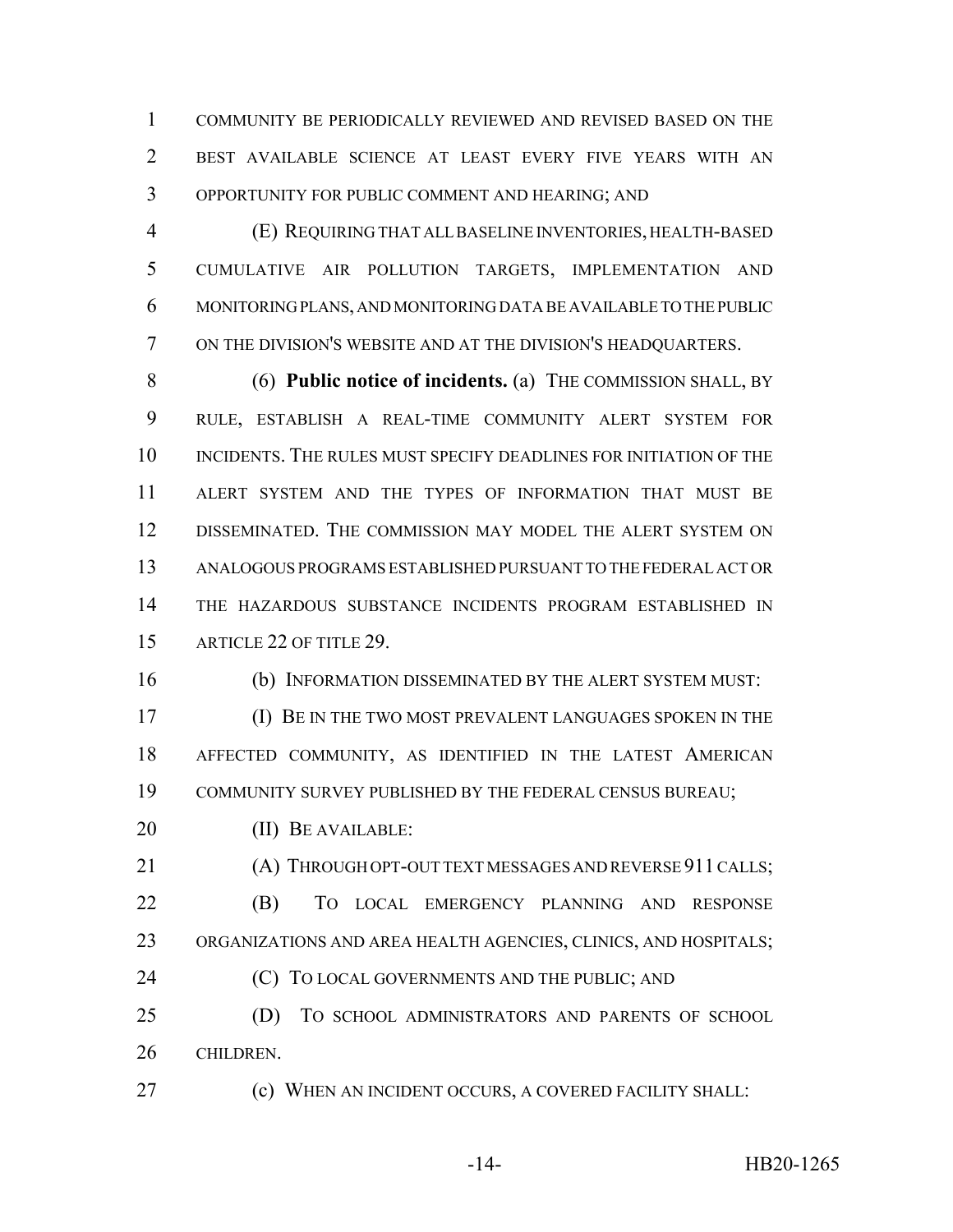(I) IMMEDIATELY CALL THE EMERGENCY TELEPHONE NUMBER SET UP FOR THE REPORTING OF INCIDENTS AND NOTIFY THE DIVISION AND THE DEPARTMENT OF PUBLIC SAFETY OF EACH INCIDENT PURSUANT TO THE PARAMETERS ESTABLISHED BY THE COMMISSION BY RULE; AND

 (II) DISSEMINATE THE TYPES OF INFORMATION SPECIFIED IN SUBSECTION (6)(a) OF THIS SECTION TO THE ENTITIES SPECIFIED IN 7 SUBSECTION  $(6)(b)(II)$  OF THIS SECTION.

8 (d) THE DEPARTMENT OF PUBLIC SAFETY SHALL WORK WITH LOCAL EMERGENCY PLANNING AND RESPONSE ORGANIZATIONS TO DEVELOP A MODEL MEMORANDUM OF UNDERSTANDING BETWEEN ADJACENT JURISDICTIONS FOR INTEGRATION OF THE ALERT SYSTEMS THAT OPERATE ACROSS JURISDICTIONAL BOUNDARIES.THE LOCAL EMERGENCY PLANNING AND RESPONSE ORGANIZATIONS SHALL ENSURE THAT APPROPRIATE AGREEMENTS ARE EXECUTED BETWEEN OR AMONG ADJACENT JURISDICTIONS TO COORDINATE ALERTS, NOTIFICATIONS, AND MESSAGING WHEN EMISSIONS FROM AN INCIDENT CROSSES OR THREATENS TO CROSS JURISDICTIONAL BOUNDARIES.

(e) A COVERED FACILITY SHALL:

 (I) COORDINATE WITH LOCAL FIRST RESPONDERS AT LEAST ANNUALLY;

- **(II) PROVIDE FIRST RESPONDERS RELEVANT INFORMATION TO** 22 PREPARE FOR INCIDENTS;
- (III) PROVIDE TO LOCAL EMERGENCY PLANNING AND RESPONSE ORGANIZATIONS:
- (A) THE COVERED FACILITY'S EMERGENCY RESPONSE PLAN IF ONE EXISTS;
- (B) THE COVERED FACILITY'S EMERGENCY ACTION PLAN;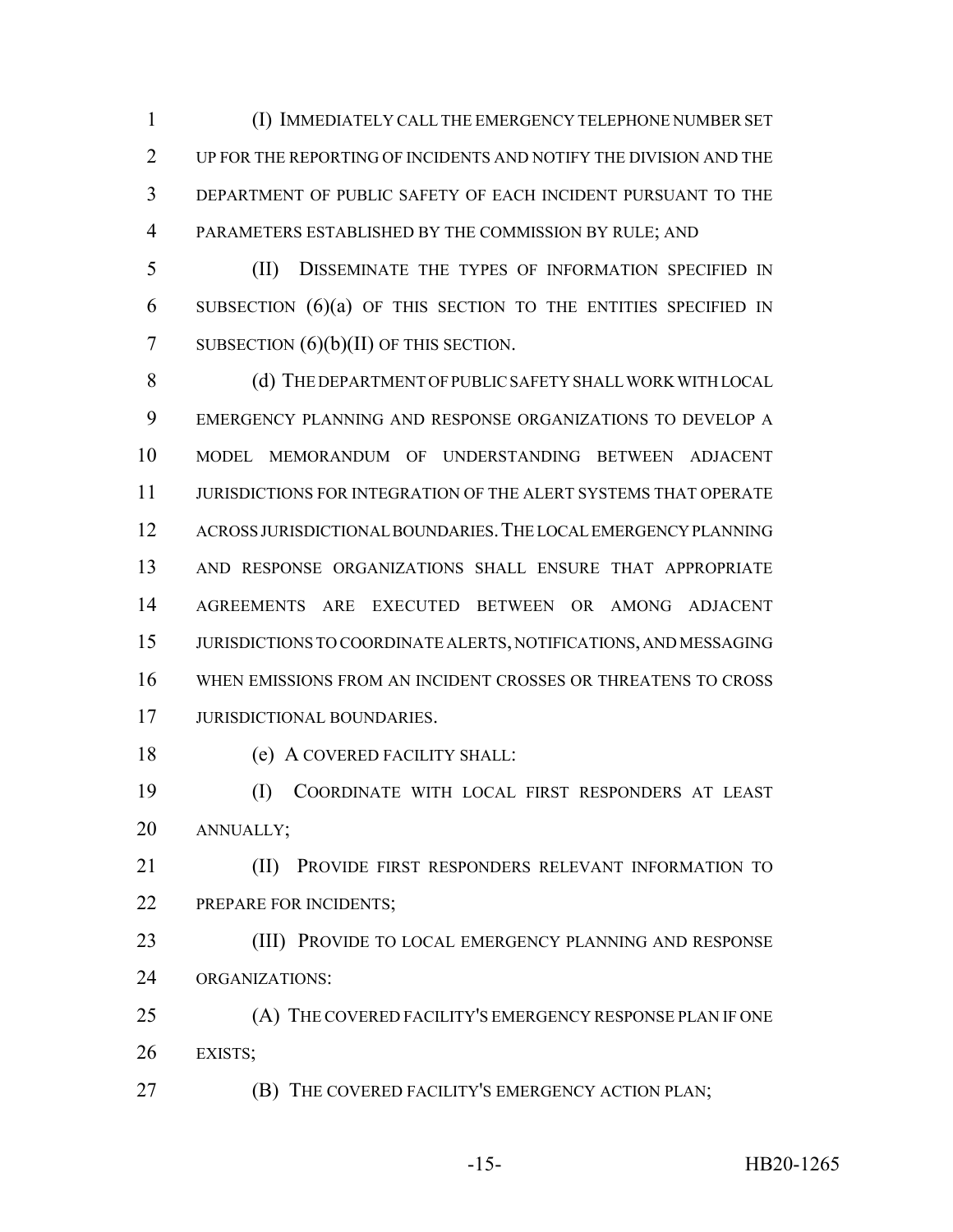(C) THE COVERED FACILITY'S UPDATED EMERGENCY CONTACT INFORMATION; AND

 (D) ANY OTHER INFORMATION THAT LOCAL EMERGENCY PLANNING AND RESPONSE ORGANIZATIONS IDENTIFY AS RELEVANT TO LOCAL EMERGENCY RESPONSE PLANNING; AND

 (IV) CONSULT WITH LOCAL EMERGENCY RESPONSE OFFICIALS TO ESTABLISH APPROPRIATE SCHEDULES AND PLANS FOR FIELD AND TABLETOP EXERCISES REQUIRED UNDER 40 CFR 68.96 (b). A COVERED FACILITY SHALL REQUEST AN OPPORTUNITY TO MEET WITH THE LOCAL EMERGENCY PLANNING COMMITTEE, ITS EQUIVALENT, OR THE LOCAL FIRE DEPARTMENT, AS APPROPRIATE, TO REVIEW AND DISCUSS THE DOCUMENTS 12 AND INFORMATION SPECIFIED IN THIS SUBSECTION (6)(e).

 (7) **Additional requirements.** (a) A COVERED FACILITY THAT IS COVERED BY ONE OR MORE OF THE EXEMPTIONS SPECIFIED IN 40 CFR 63.648 (j)(4) OR (j)(5) OR THAT IS COVERED BY 40 CFR 63.670 (o)(7), 16 REFERRED TO IN THIS SUBSECTION (7) AS A "SUBSECTION (7) FACILITY", IS SUBJECT TO THIS SUBSECTION (7). THE COMMISSION SHALL PROMPTLY PROMULGATE RULES TO IMPLEMENT THIS SUBSECTION (7).

 (b) ONCE THE RULES PROMULGATED PURSUANT TO SUBSECTION (7)(a) OF THIS SECTION BECOME EFFECTIVE, THE FOLLOWING CONDUCT VIOLATES THIS SUBSECTION (7):

**(I)** ANY EMISSION OF AN AIR POLLUTANT FROM A FLARE OR PRESSURE RELIEF DEVICE AT A SUBSECTION (7) FACILITY THAT IS NOT AN ALLOWABLE EMISSION, NOTWITHSTANDING SECTION 25-7-109 (5) AND REGARDLESS OF WHETHER THE EMISSION WAS CAUSED BY AN INCIDENT; AND

**(II)** ANY UNCONTROLLED ATMOSPHERIC RELEASE OF AN AIR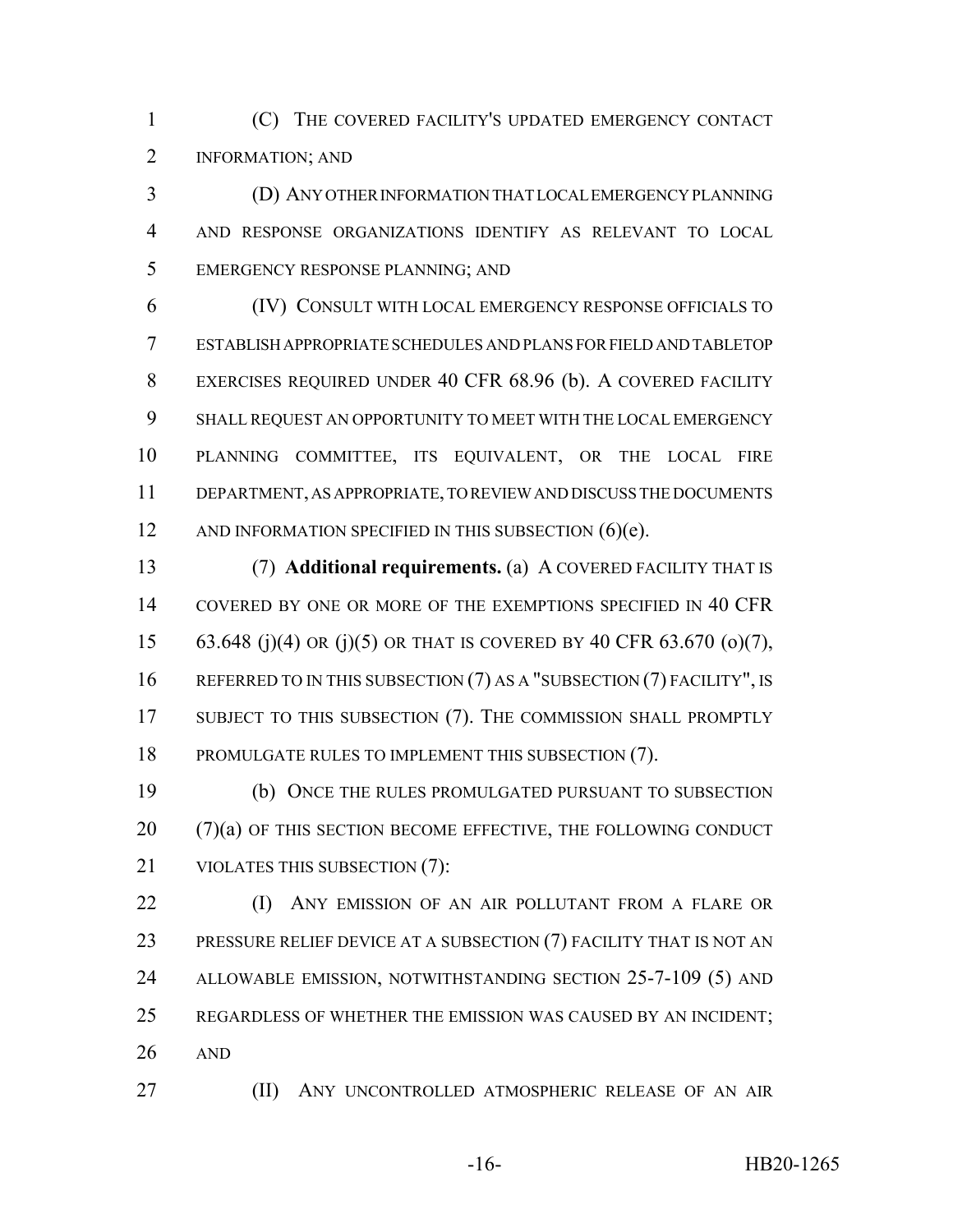POLLUTANT FROM A PRESSURE RELIEF DEVICE AT A SUBSECTION (7) FACILITY THAT IS IN ORGANIC HAZARDOUS AIR POLLUTANT SERVICE.

 (c) THE COMMISSION SHALL REVIEW ITS RULES FOR SUBSECTION (7) FACILITIES AND SPECIFICALLY CONSIDER ADOPTING MORE STRINGENT PROVISIONS, INCLUDING:

 (I) A REQUIREMENT THAT LEAK DETECTION AND REPAIR INSPECTIONS OCCUR AT ALL SUBSECTION (7) FACILITIES ON, AT A MINIMUM, A SEMIANNUAL BASIS OR THAT AN ALTERNATIVE APPROVED INSTRUMENT MONITORING METHOD IS IN PLACE PURSUANT TO EXISTING RULES; AND

 (II) REDUCTIONS IN FUGITIVE EMISSIONS FROM EQUIPMENT LEAKS AND WASTEWATER AT ALL SUBSECTION (7) FACILITIES.

 **SECTION 3.** In Colorado Revised Statutes, 25-7-114.7, **amend** 14  $(2)(a)(I)(B)$  as follows:

 **25-7-114.7. Emission fees - fund - rules - definition - repeal.** (2) (a) (I) The commission shall designate by rule those classes of 17 sources of air pollution that are exempt from the requirement to pay an annual emission fee. Every owner or operator of an air pollution source not otherwise exempt in accordance with such commission rules shall pay an annual fee as follows:

 (B) For fiscal years 2018-19 and thereafter, in addition to the 22 annual fee set forth in subsection  $(2)(a)(I)(A)$  of this section, for hazardous air pollutants, including ozone-depleting compounds, a maximum annual fee of one hundred ninety-one dollars and thirteen cents per ton; except that, on each January 1 from 2019 to 2028, the maximum fee is automatically adjusted based on the annual percentage change in the United States department of labor, bureau of labor statistics, consumer